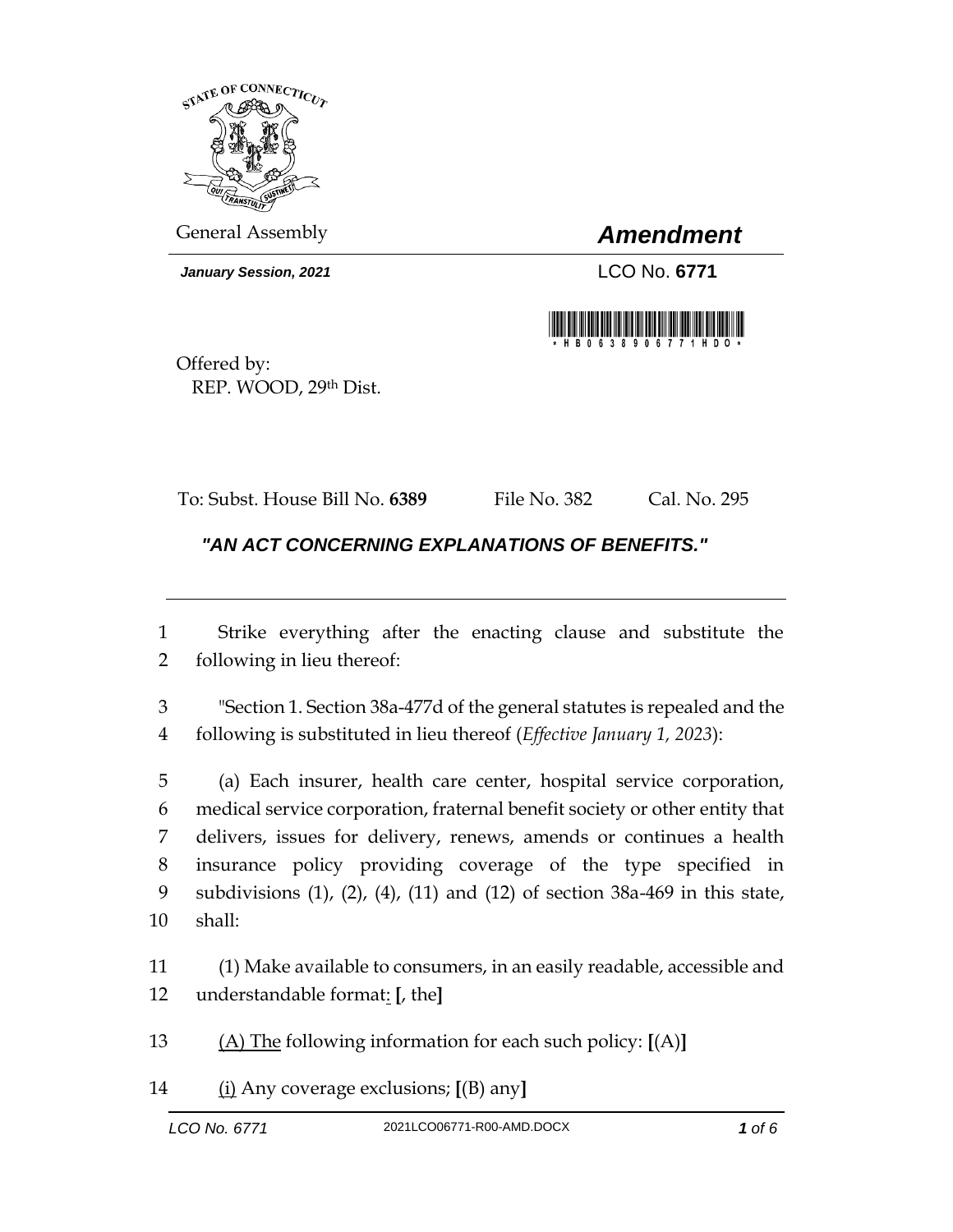| 15<br>16 | (ii) Any restrictions on the use or quantity of a covered benefit,<br>including on prescription drugs or drugs administered in a physician's |  |
|----------|----------------------------------------------------------------------------------------------------------------------------------------------|--|
| 17       | office or a clinic; $[(C) a]$                                                                                                                |  |
| 18       | (iii) A specific description of how prescription drugs are included or                                                                       |  |
| 19       | excluded from any applicable deductible, including a description of                                                                          |  |
| 20       | other out-of-pocket expenses that apply to such drugs; [(D) the]                                                                             |  |
| 21       | (iv) The specific dollar amount of any copayment and the percentage                                                                          |  |
| 22       | of any coinsurance imposed on each covered benefit, including each                                                                           |  |
| 23       | covered prescription drug; and [(E) information]                                                                                             |  |
| 24       | (v) Information regarding any process available to consumers, and all                                                                        |  |
| 25       | documents necessary, to seek coverage of a noncovered outpatient                                                                             |  |
| 26       | prescription drug; and                                                                                                                       |  |
| 27       | (B) With respect to explanations of benefits issued pursuant to                                                                              |  |
| 28       | subsections (d) to (i), inclusive, of this section, a statement disclosing                                                                   |  |
| 29       | that each consumer who is a covered individual and legally capable of                                                                        |  |
| 30       | consenting to the provision of covered benefits under such policy may                                                                        |  |
| 31       | specify that such insurer, center, corporation, society or entity, and each                                                                  |  |
| 32       | third-party administrator, as defined in section 38a-720, providing                                                                          |  |
| 33       | services to such insurer, center, corporation, society or entity, shall:                                                                     |  |
| 34       | (i) Not issue explanations of benefits concerning covered benefits                                                                           |  |
| 35       | provided to such consumer; or                                                                                                                |  |
| 36       | (ii) (I) Issue explanations of benefits concerning covered benefits                                                                          |  |
| 37       | provided to such consumer solely to such consumer; and                                                                                       |  |
| 38       | (II) Use a method specified by such consumer to issue such                                                                                   |  |
| 39       | explanations of benefits solely to such consumer, and provide sufficient                                                                     |  |
| 40       | space in the statement for such consumer to specify a mailing address                                                                        |  |
| 41       | or an electronic mail address for such insurer, center, corporation,                                                                         |  |
| 42       | society, entity or third-party administrator to use to contact such                                                                          |  |
| 43       | consumer concerning covered benefits provided to such consumer.                                                                              |  |

(2) Make available to consumers a way to determine accurately: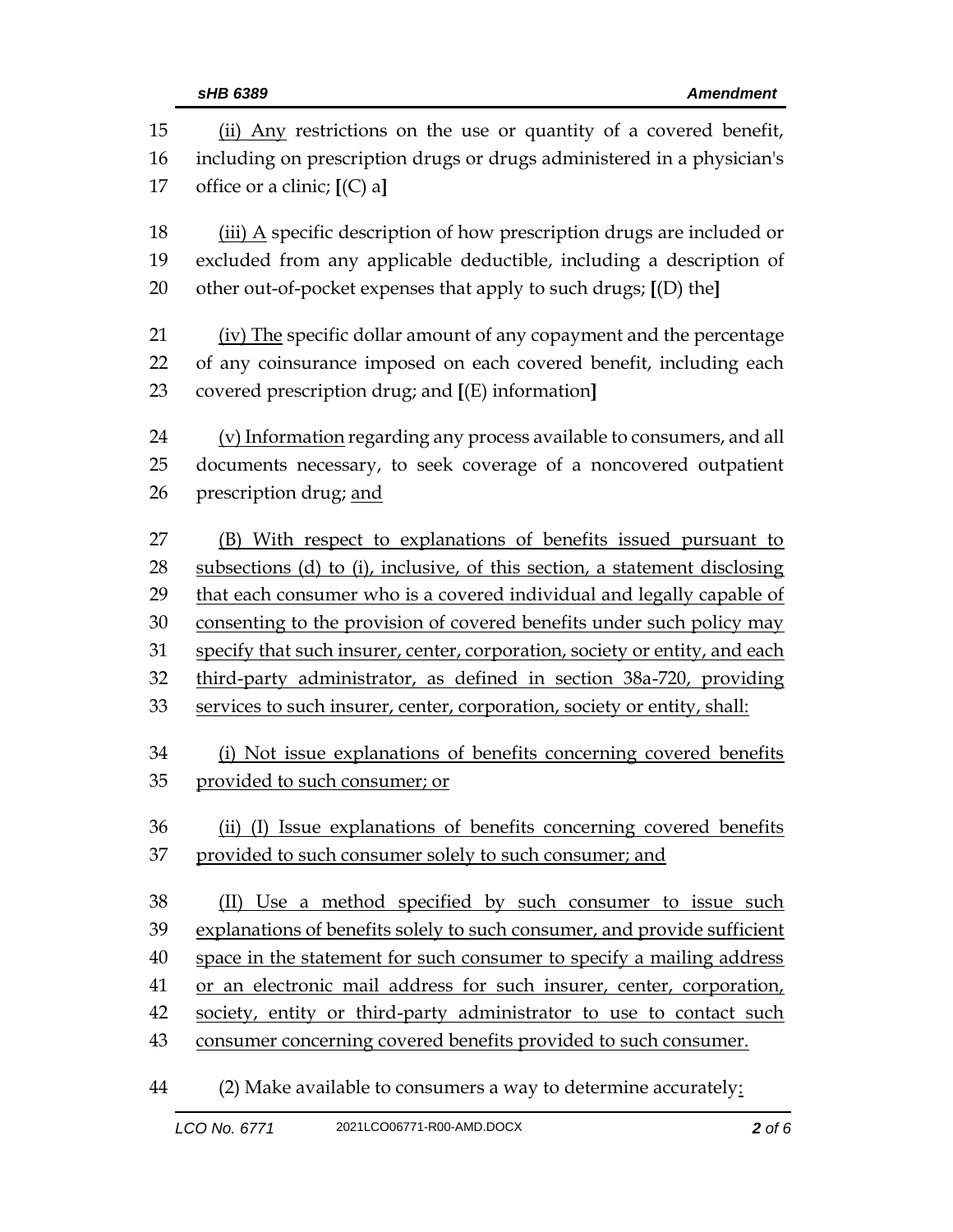| 45                   | (A) [whether] Whether a specific prescription drug is available under                                                                                                                                                                                         |
|----------------------|---------------------------------------------------------------------------------------------------------------------------------------------------------------------------------------------------------------------------------------------------------------|
| 46                   | such policy's drug formulary;                                                                                                                                                                                                                                 |
| 47                   | (B) [the] The coinsurance, copayment, deductible or other out-of-                                                                                                                                                                                             |
| 48                   | pocket expense applicable to such drug;                                                                                                                                                                                                                       |
| 49                   | (C) [whether] Whether such drug is covered when dispensed by a                                                                                                                                                                                                |
| 50                   | physician or a clinic;                                                                                                                                                                                                                                        |
| 51                   | (D) [whether] Whether such drug requires prior authorization or the                                                                                                                                                                                           |
| 52                   | use of step therapy;                                                                                                                                                                                                                                          |
| 53                   | (E) [whether] Whether specific types of health care specialists are in-                                                                                                                                                                                       |
| 54                   | network; and                                                                                                                                                                                                                                                  |
| 55                   | (F) [whether] Whether a specific health care provider or hospital is                                                                                                                                                                                          |
| 56                   | in-network.                                                                                                                                                                                                                                                   |
| 57                   | (b) (1) Each insurer, health care center, hospital service corporation,                                                                                                                                                                                       |
| 58                   | medical service corporation, fraternal benefit society or other entity                                                                                                                                                                                        |
| 59                   | shall make the information and statement required under subsection (a)                                                                                                                                                                                        |
| 60                   | of this section available to consumers at the time of enrollment and shall                                                                                                                                                                                    |
| 61                   | post such information and statement on its Internet web site.                                                                                                                                                                                                 |
| 62<br>63<br>64<br>65 | The Connecticut Health Insurance Exchange, established<br>(2)<br>pursuant to section 38a-1081, shall post links on its Internet web site to<br>such information and statement for each qualified health plan that is<br>offered or sold through the exchange. |
| 66                   | (c) The Insurance Commissioner shall post links on the Insurance                                                                                                                                                                                              |
| 67                   | Department's Internet web site to any on-line tools or calculators to help                                                                                                                                                                                    |
| 68                   | consumers compare and evaluate health insurance policies and plans.                                                                                                                                                                                           |
| 69                   | (d) Except as provided in subsection $(g)$ of this section, each insurer,                                                                                                                                                                                     |
| 70                   | health care center, hospital service corporation, medical service                                                                                                                                                                                             |
| 71                   | corporation, fraternal benefit society or other entity that delivers, issues                                                                                                                                                                                  |
| 72                   | for delivery, renews, amends or continues a health insurance policy                                                                                                                                                                                           |
| 73                   | described in subsection (a) of this section, and each third-party                                                                                                                                                                                             |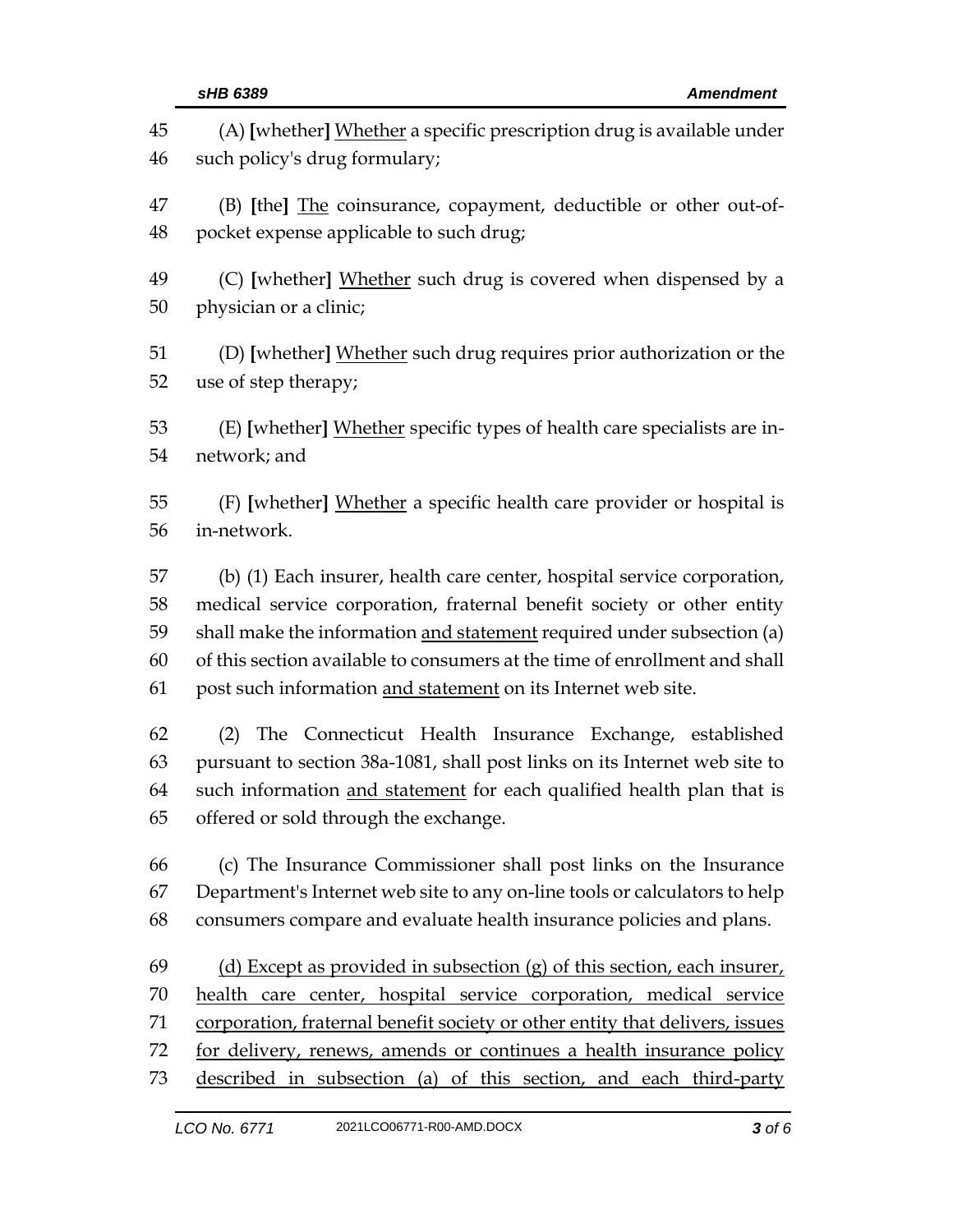|     | sHB 6389<br><b>Amendment</b>                                               |  |
|-----|----------------------------------------------------------------------------|--|
| 74  | administrator, as defined in section 38a-720, providing services to such   |  |
| 75  | an insurer, center, corporation, society or entity, shall:                 |  |
|     |                                                                            |  |
| 76  | (1) Issue explanations of benefits to consumers who are covered            |  |
| 77  | individuals under the policy; and                                          |  |
| 78  | (2) Permit each consumer who is a covered individual under the             |  |
| 79  | policy and legally capable of consenting to the provision of covered       |  |
| 80  | benefits to specify, in writing, that such insurer, center, corporation,   |  |
| 81  | society, entity or third-party administrator issue explanations of         |  |
| 82  | benefits concerning covered benefits provided to such consumer solely      |  |
| 83  | to such consumer, and specify, in writing, which of the following          |  |
| 84  | methods such insurer, center, corporation, society, entity or third-party  |  |
| 85  | administrator shall use to issue such explanations of benefits solely to   |  |
| 86  | such consumer:                                                             |  |
|     |                                                                            |  |
| 87  | (A) Mailing such explanations of benefits to such consumer's mailing       |  |
| 88  | address or another mailing address specified by such consumer; or          |  |
| 89  | (B) Making such explanations of benefits available to such consumer        |  |
| 90  | by electronic means and notifying such consumer by electronic means,       |  |
| 91  | including, but not limited to, electronic mail, when such insurer, center, |  |
| 92  | corporation, society, entity or third-party administrator makes each       |  |
| 93  | such explanation of benefits available to such consumer by electronic      |  |
| 94  | means, provided making such explanations of benefits available to such     |  |
| 95  | consumer by electronic means and notifying such consumer by                |  |
| 96  | electronic means complies with all applicable federal and state laws and   |  |
| 97  | regulations concerning data security, including, but not limited to, 45    |  |
| 98  | CFR Part 160, as amended from time to time, and 45 CFR Part 164,           |  |
| 99  | Subparts A and C, as amended from time to time.                            |  |
| 100 | (e) Each method specified by a consumer, in writing, pursuant to           |  |
| 101 | subdivision (2) of subsection (d) of this section shall be valid until the |  |
| 102 | consumer submits a written specification to the insurer, center,           |  |
| 103 | corporation, society, entity or third-party administrator for a different  |  |
| 104 | method. Such insurer, center, corporation, society, entity or third-party  |  |
| 105 | administrator shall comply with a written specification under this         |  |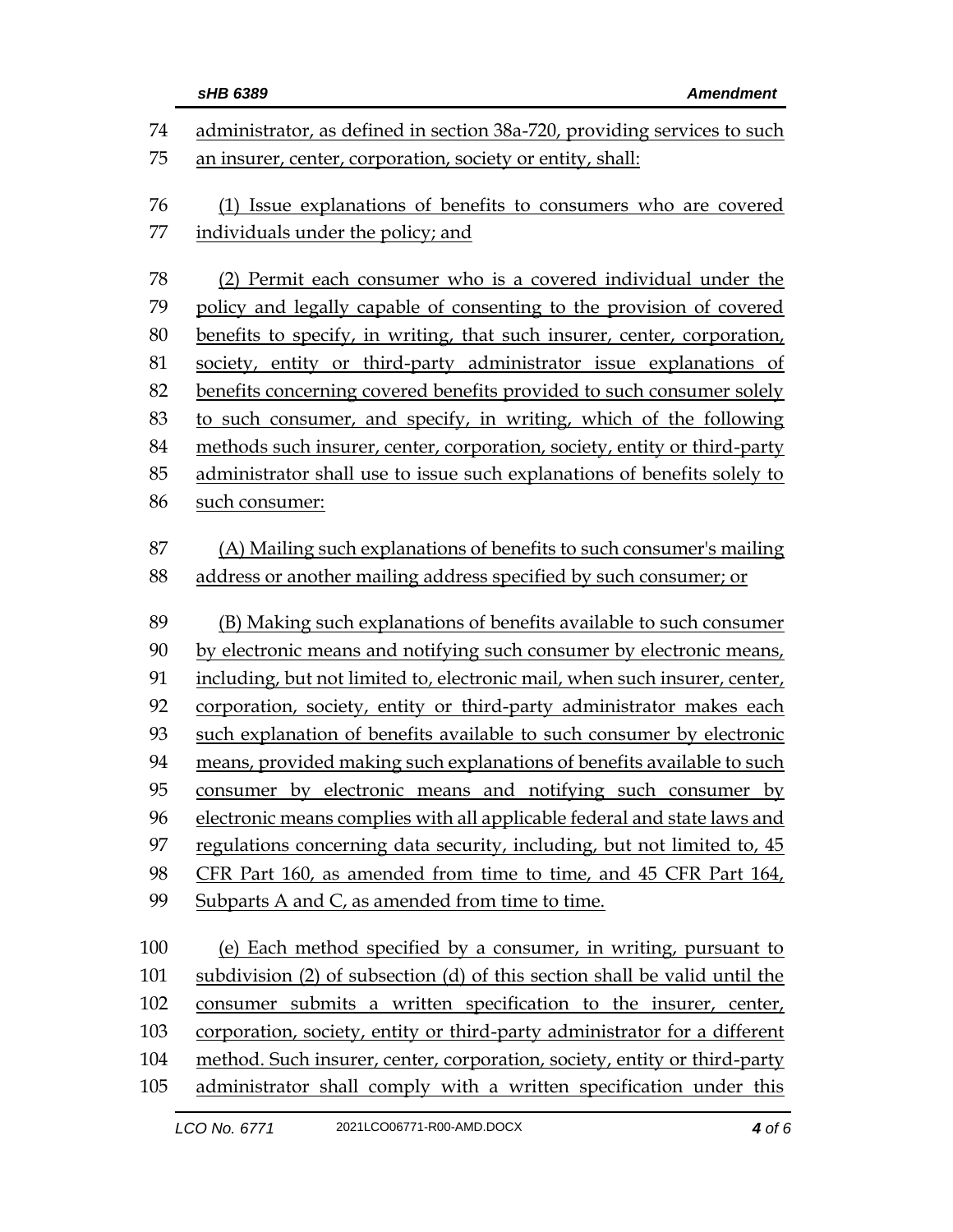| sHB 6389 |
|----------|
|          |

| 106 | subsection or subdivision (2) of subsection (d) of this section, as         |  |
|-----|-----------------------------------------------------------------------------|--|
| 107 | applicable, not later than three business days after such insurer, center,  |  |
| 108 | corporation, society, entity or third-party administrator receives such     |  |
| 109 | specification.                                                              |  |
|     |                                                                             |  |
| 110 | (f) Each insurer, center, corporation, society, entity or third-party       |  |
| 111 | administrator that receives a written specification from a consumer         |  |
| 112 | pursuant to subdivision (2) of subsection (d) of this section or subsection |  |
| 113 | (e) of this section, as applicable, shall provide the consumer who made     |  |
| 114 | such specification with written confirmation that such insurer, center,     |  |
| 115 | corporation, society, entity or third-party administrator received such     |  |
| 116 | specification, and advise such consumer, in writing, regarding the status   |  |
| 117 | of such specification if such consumer contacts such insurer, center,       |  |
| 118 | corporation, society, entity or third-party administrator, in writing,      |  |
| 119 | regarding such specification.                                               |  |
|     |                                                                             |  |
| 120 | (g) Each consumer who is a covered individual under a policy                |  |
| 121 | described in subsection (a) of this section and is legally capable of       |  |
| 122 | consenting to the provision of covered benefits may specify, in writing,    |  |
| 123 | that the insurer, center, corporation, society or entity that delivered,    |  |
| 124 | issued for delivery, renewed, amended or continued the policy, or a         |  |
| 125 | third-party administrator providing services to such insurer, center,       |  |
| 126 | corporation, society or entity, not issue explanations of benefits          |  |
| 127 | pursuant to subsections (d) to (f), inclusive, of this section if such      |  |
| 128 | explanations of benefits concern covered benefits that were provided to     |  |
| 129 | such consumer. Such insurer, center, corporation, society, entity or        |  |
| 130 | third-party administrator shall not require such consumer to provide        |  |
| 131 | any explanation regarding the basis for such consumer's specification,      |  |
| 132 | unless such explanation is required by applicable law or pursuant to an     |  |
| 133 | order issued by a court of competent jurisdiction.                          |  |
|     |                                                                             |  |
| 134 | (h) Each insurer, center, corporation, society or entity that delivers,     |  |
| 135 | issues for delivery, renews, amends or continues a policy described in      |  |
| 136 | subsection (a) of this section, and each third-party administrator          |  |
| 137 | providing services to such insurer, center, corporation, society or entity, |  |
| 138 | shall disclose to each consumer who is a covered individual under the       |  |